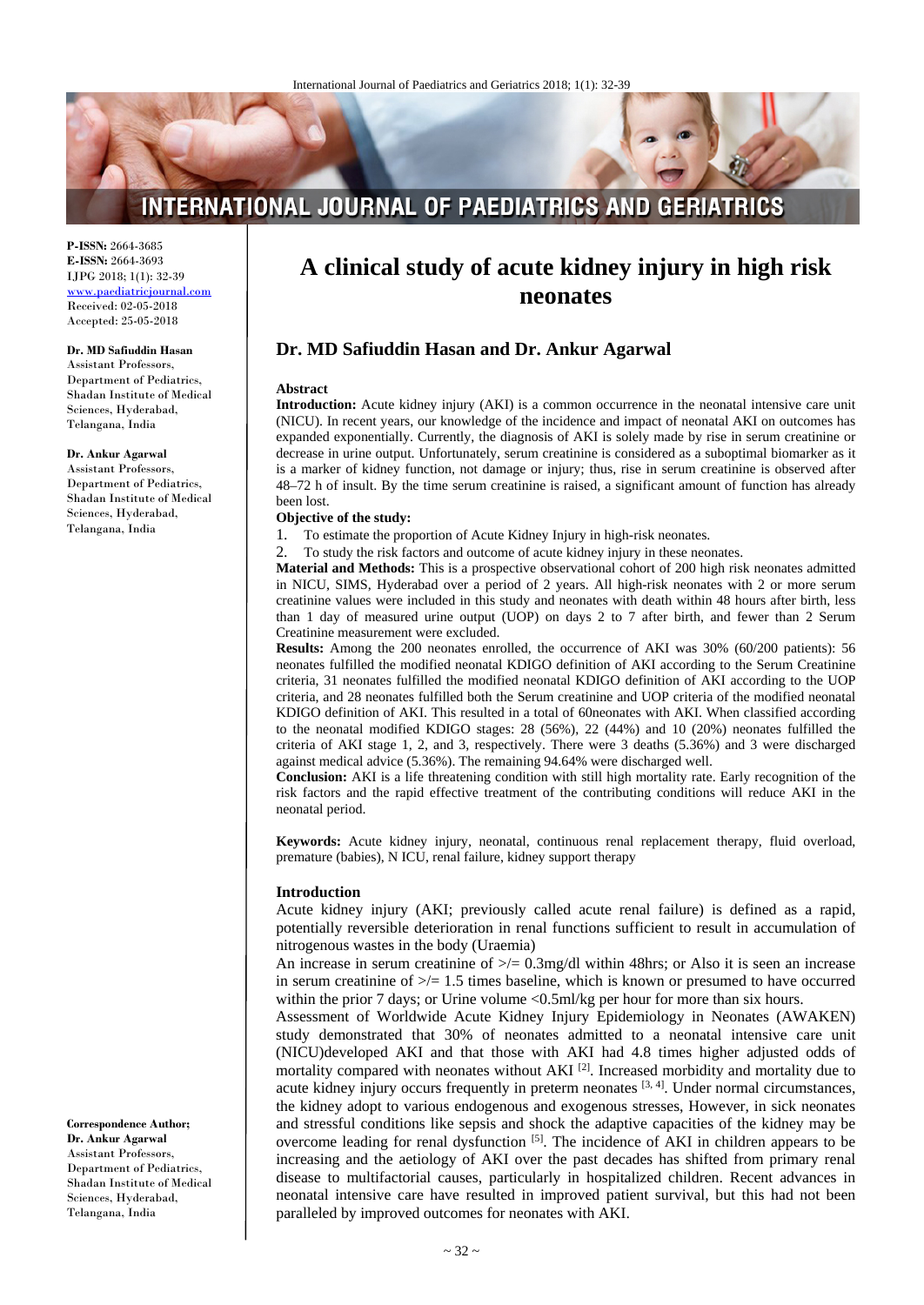Compared to older infants, neonates have certain physiological characteristics that increase the risk of AKI, including higher susceptibility to hypo perfusion, higher vascular resistance, elevated plasma renin activity, and decreased reabsorption of sodium in the proximal tubules. Identification of risk factors associated with acute kidney injury will contribute in prevention of acute kidney injury in neonates and improve the outcome. This study is an attempt to identify the risk factors and their effect on outcome of the neonates [6].

The exact prevalence of AKI among neonates is unknown and incidence varies from 6% to 24% in neonatal intensive care units (NICUs) worldwide [4]. Risk factors for neonatal AKI include very low birth weight  $(<1.5 \text{ kg})$ , a low 5-min APGAR score, maternal drug administration (Nonsteroidal anti-inflammatory drugs and antibiotics), intubation at birth, respiratory distress syndrome, patent ductus arteriosus, sepsis, phototherapy and neonatal medication administration (Nonsteroidal anti-inflammatory drugs, antibiotics, diuretics, etc.) <sup>[5]</sup>. The kidneys of neonates are particularly susceptible to hypoperfusion because of high renal vascular

resistance, high plasma renin activity, low glomerular filtration, decreased intracortical perfusion rate, and decreased reabsorption of sodium in the proximal tubules in the first few days of life [6].

## **Definition of AKI**

The first international definition for AKI was implemented in 2004 with the RIFLE classification, soon followed by the AKIN classification. AKI definitions have since then been refined and modified to account for children. The KDIGO classification, successor to RIFLE and AKIN, is currently the most widely used AKI definition, and is applicable to children and in patients with chronic kidney disease (CKD). AKI is now defined as an abrupt change in glomerular filtration rate (GFR), reflected by an increase in serum creatinine (SCr) for up to 7 d or a decrease in urine output over 6 to 24 h. The amplitude of SCr rise from its baseline or the severity and duration of compromised urine output is used for staging (Table 1). Increasing KDIGO stages of AKI are associated with worse outcomes (e.g., mortality, need for renal replacement therapy, CKD and length of stay)

|  | Table 1: Definition of Acute Kidney Injury <sup>[1]</sup> |  |  |  |
|--|-----------------------------------------------------------|--|--|--|
|--|-----------------------------------------------------------|--|--|--|

| <b>Stage</b>   | <b>Serum creatinine (SCr)</b>                                                                               | UOP during the past 24h              |  |  |  |  |
|----------------|-------------------------------------------------------------------------------------------------------------|--------------------------------------|--|--|--|--|
| $\overline{0}$ | No change in SCr or rise $< 0.3$ mg/dl                                                                      | $>1$ ml/kg/h                         |  |  |  |  |
|                | SCr rise $\geq$ 0.3 mg/dl within 48 h or SCr rise between $\geq$ 1.5 and 1.9 times reference SCr within 7 d | Between > 0.5 and $\leq$ 1 ml/kg/h   |  |  |  |  |
|                | SCr rise between $\geq$ 2 and 2.9 times Reference SCr                                                       | Between > 0.3 and $\leq$ 0.5 ml/kg/h |  |  |  |  |
|                | SCr rise $\geq$ 3 times reference SCr or SCr $\geq$ 2.5 mg/dl or receipt of dialysis                        | $\leq 0.3$ ml/kg/h                   |  |  |  |  |
|                | <b>Abbreviation:</b> UOP- urine output Reference SCr is the lowest prior SCr value                          |                                      |  |  |  |  |

**This value is lower than the original Kidney Disease:** Improving Global Outcomes (KDIGO) definition because an SCr value of 2.5mg/dl in neonates suggests an estimated glomerular filtration rate less than 10 ml/min/1.73 m<sup>2</sup>

# **Aims and Objectives**

- 1. To estimate the proportion of acute kidney injury in high-risk neonates.
- 2. To study the risk factors and outcome of acute kidney injury in these neonates.

## **Materials and Methods**

All high-risk neonates admitted to Neonatal Intensive Care Unit (NICU), around 200 neonates are taken as sample size. And it is a prospective cohort study, conducted over a period of 2 years. Inclusion criteria: All High risk neonates admitted to Neonatal intensive care unit (NICU). Exclusion criteria: Infants who have less than two serum creatinine measurements, death within the first 48hrs after birth, Presence of congenital renal anomalies and presence of lethal chromosomal anomaly. After obtaining Institutional Ethical Clearance, all those babies who fulfilled the inclusion Criteria and had none of the Exclusion criteria were recruited. After counselling the parents and getting consent from them, the study proformas were filled in.

Demographic data including sex, gestational age, and duration of admission, antenatal history including maternal age, maternal illnesses (diabetes, hypertension, cardiac disease, anaemia, bronchial asthma, immune thrombocytopenic purpura), obstetric problems like antepartum hemorrhage, premature rupture of membranes, oligohydramnios, multiple gestation, MSAF, TORCH infection and urinary tract infection), and maternal drug intake [antibiotics, steroids, low-molecular-weight heparin

and treatment of diabetes mellitus (DM),and hypertension], natal history including mode of delivery, whether normal vaginal delivery or caesarean section as well as place of delivery, whether at home or at a hospital, and postnatal history including cyanosis, jaundice, respiratory distress, perinatal asphyxia and h/oneonatal transport and associated contributing conditions, including (a) peri- natal asphyxia, (b) sepsis, (c) respiratory distress syndrome, (d) mechanical ventilation and its duration). (e) dehydration due to feeding problems, (f) oliguria, (g) heart failure, (h) nephrotoxic drug administration and its duration, (i) urologic anomalies, and (j) history of surgical operation and reason for surgery.

All neonates were subjected to general examination including anthropometric measures (weight, length, and head circumference), vital signs (heart rate, respiratory rate, blood pressure, and temperature), skin examination (for pallor, oedema, sclerema, and poor perfusion), and urine output. Systemic examination was performed for all neonates including respiratory system examination (for the presence of respiratory distress), cardiovascular examination (for the presence of cardiac failure and poor perfusion), abdominal examination (for the presence abdominal distension, hepatomegaly, full bladder, and fullness of renal angle), and neurological examination (including assessment of the conscious level and neonatal reflexes).

All cases were subjected to the following investigations: Laboratory testing: basic investigations like complete blood count, C-reactive protein, Serum creatinine, BUN, serum electrolytes, calcium, and arterial blood gases. Radiological assessment when needed (renal imaging studies) to aid in the diagnosis of AKI(defined as plasma creatinine level higher than 1.5 mg/dL or BUN level higher than 20 mg/dL on two separate occasions at least 12 h apart, while maternal renal function was normal).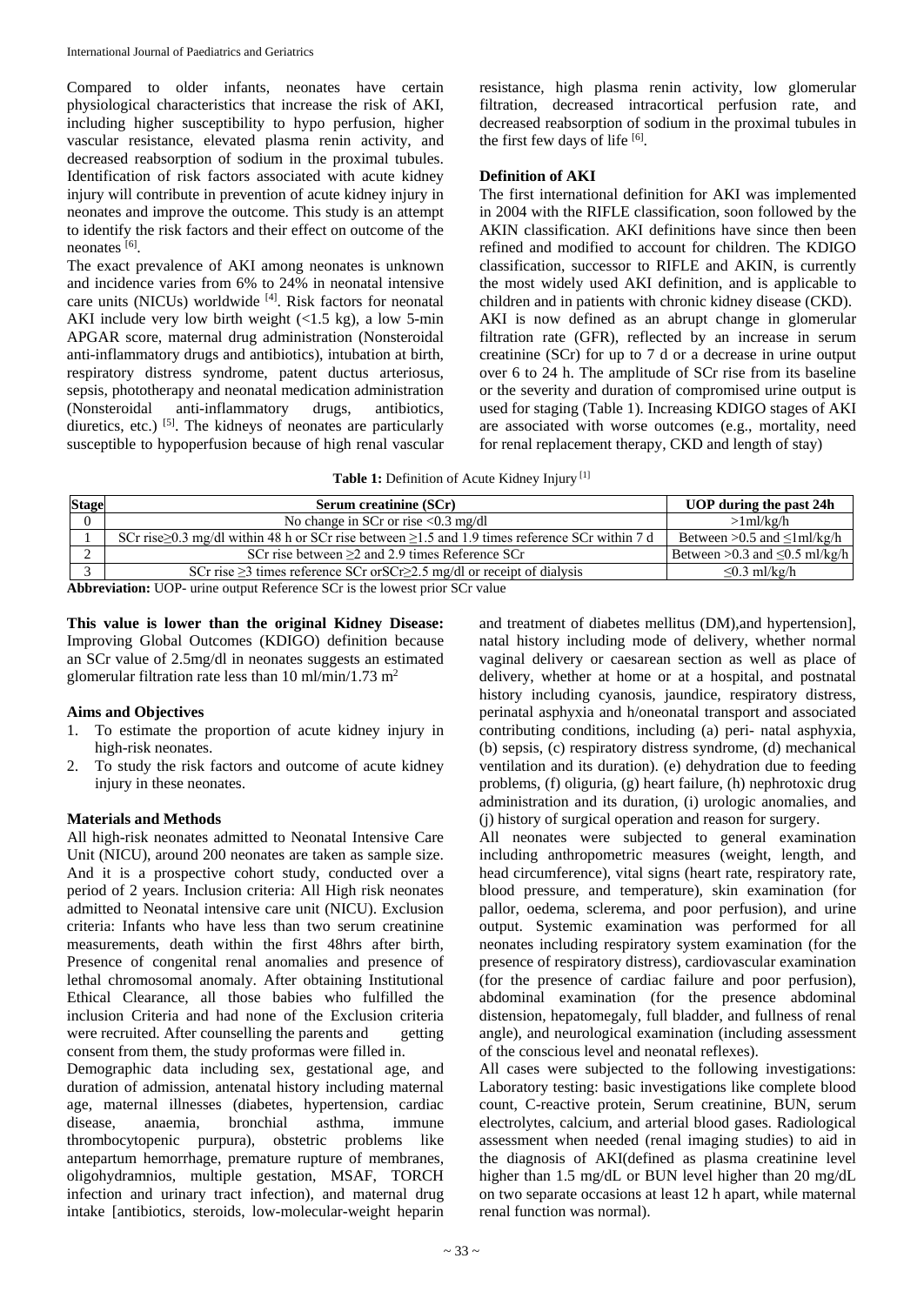Sufficient data was defined as having at least two measurements of serum creatinine after the first 72 h of life or the data of the minimum of 1-day record of UOP documented every 6 h. Baseline Serum creatinine was defined as the lowest recorded Serum creatinine value after the first 72 h of life. Kinetic- spectrophotometric determination of Serum creatinine was conducted using the Jaffe reaction. UOP will be calculated at 6, 12, and 24 h to accurately monitor UOP. Infants were classified as having AKI based on either Serum creatinine criteria, UOP, or both criteria. Infants will be prospectively followed up during the NICU stay, and the events will be documented.

Data on kidney function and the last measured Serum creatinine before discharge will be recorded.

- Perinatal depression was defined as the need for resuscitation beyond gentle stimulation.
- $\blacksquare$  Probable sepsis is defined as the case with clinical signs and symptoms of sepsis with one or both of these criteria; presence of a total leukocytes count of over  $30000/cu$  mm3 or under  $5000/mm3$ ; CRP level  $> 6$  ug /ml; existence of predisposing factors i.e. maternal fever or foul smelling liquor or prolonged rupture of membranes (> 12 hours) or presence of gastric polymorphonuclear leukocytes (5 or more polymorphonuclear cells/ high power field).
- Sepsis was defined as a positive blood culture during hospital stay.

AKI staging was based on the modified neonatal KDIGO definition. (Table-1) According to the modified neonatal KDIGO definition, AKI was classified into three stages based on the following criteria: absolute increase in SCr from a previous trough, decrease in UOP or both serum creatinine increase and UOP decrease.

#### **Results**

This is a prospective observational cohort of high-risk neonates admitted in NICU, SIMS, Hyderabad, Telangana from September 2015 to January 2017.

A total of 200 neonates were enrolled in this study, of which 60% were male and 40% were female. Majority of the participants were preterm (74%) with gestational age

between 33-36 +6 months of gestational age (41.1%) had birth weight between 1500-2499g (45%) and most of them were inborn  $(81.1\%)$ .

**Table 2:** Socio-demographic characteristics of study participants  $(n = 200)$ 

| <b>Demography</b>            | N(%)            |
|------------------------------|-----------------|
| <b>Sex</b>                   |                 |
| Male                         | 120 (60%)       |
| Female                       | 80 (40%)        |
| <b>Birth weight</b>          |                 |
| $<$ 1000g                    | 10(5%)          |
| 1000-1449g                   | 40 (20%)        |
| 1500-2499g                   | 90 (45%)        |
| $>2500$ g                    | 50 (25%)        |
| Mean $\pm SD$                | $1.80 \pm 0.52$ |
| <b>Gestational Age</b>       |                 |
| $<$ 28 wks                   | 10(5%)          |
| $28-32+6$ wks                | 52 (26%)        |
| 33-36+6 wks                  | 66 (33%)        |
| $>37$ wks                    | 72 (36%)        |
| <b>Inborn/Outborn</b>        |                 |
| Inborn                       | 158(79%)        |
| Out born                     | 42(21%)         |
| <b>Preterm/Term/Postterm</b> |                 |
| Preterm                      | 140(70%)        |
| Term                         | 44(22%)         |
| Post term                    | 16(8%)          |

#### **AKI among critically ill neonates**

Among the 200 neonates enrolled, the occurrence of AKI was 30% (60/200 patients): 56 neonates fulfilled the modified neonatal KDIGO definition of AKI according to the Serum Creatinine criteria, 31 neonates fulfilled the modified neonatal KDIGO definition of AKI according to the UOP criteria, and 28 neonates fulfilled both the Serum creatinine and UOP criteria of the modified neonatal KDIGO definition of AKI. This resulted in a total of 60neonates with AKI. When classified according to the neonatal modified KDIGO stages: 28 (56%), 22 (44%) and 10 (20%) neonates fulfilled the criteria of AKI stage 1, 2, and 3, respectively.

| Table 3: AKI Stages based on Serum Creatinine (KDIGO) |  |  |  |  |  |  |
|-------------------------------------------------------|--|--|--|--|--|--|
|-------------------------------------------------------|--|--|--|--|--|--|

|         | A K     |
|---------|---------|
| Stage 1 | 28(56%) |
| Stage 2 | 22(44%  |
| Stage 3 | 10(20%) |

Our study revealed non oliguric variety of AKI is seen in 60% as compared to oliguric AKI (40%). In our study, there was male sex predominance and the male– female ratio was 2.3:1 with P-value of 0.038, and it is statistically significant. In our study majority of cases were Inborn (83%), but there is no much difference between neonates with AKI (84%) and without AKI (80.4%) and it is statistically not significant.

In our study maximum number of AKI cases was seen in

 $>37$  weeks (56%), then  $28-32+6(32\%)$ ,  $33-36+6(10\%)$ ), followed by  $\langle 28 \rangle$  weeks (5%). There is a significant difference in gestational age between AKI and without AKI neonates with a P- value of <0.001.

In our study majority of AKI cases are seen in >2500g (39.3%) neonates and there is a significant difference in birth weight between with and without AKI cases with Pvalue of 0.04.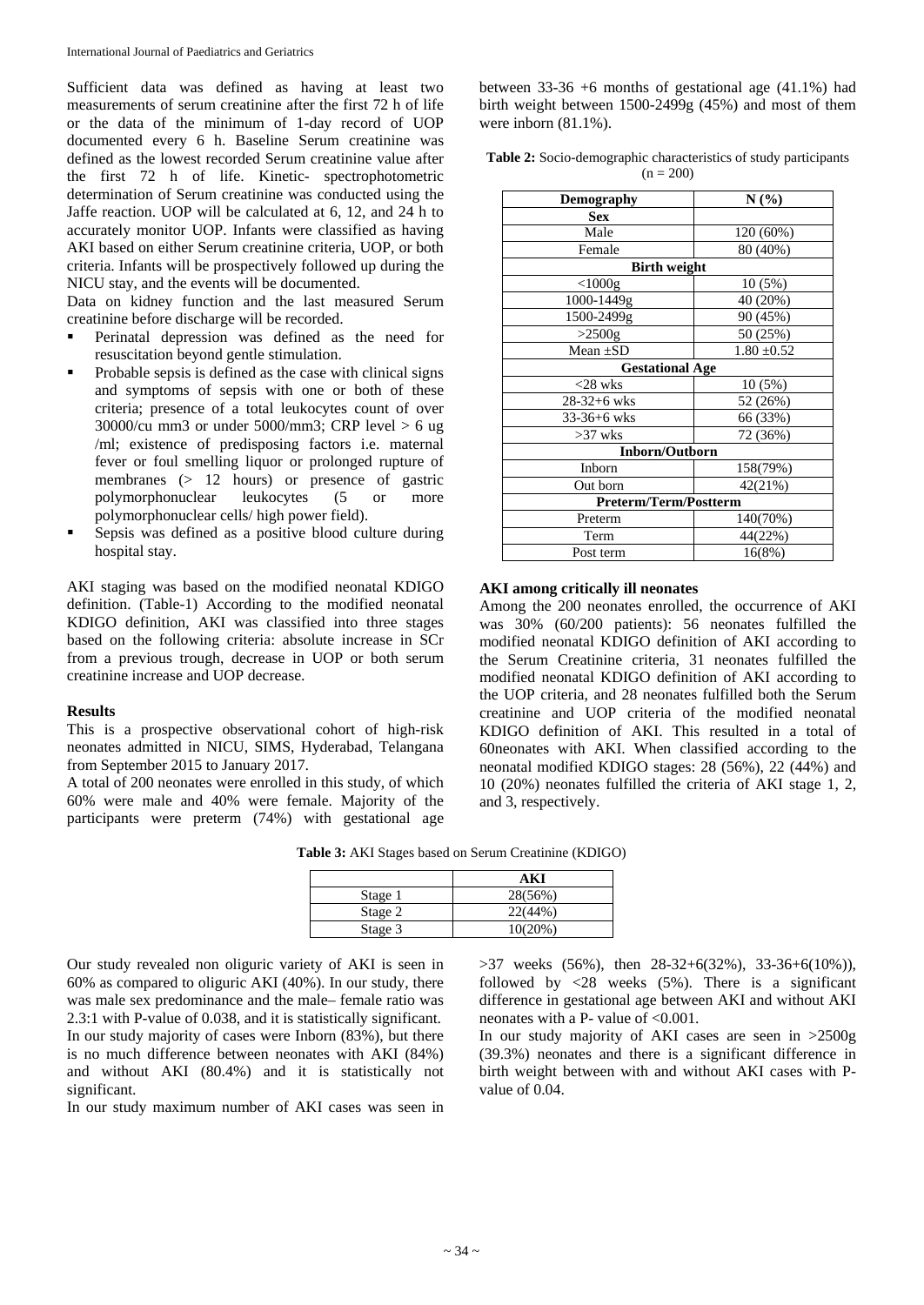| <b>Mother's details</b> | With $AKI$ (n=60) | Without AKI $(n=140)$                      | Total $(n=200)$ | P value |  |  |
|-------------------------|-------------------|--------------------------------------------|-----------------|---------|--|--|
| Age in years            |                   |                                            |                 |         |  |  |
| $20 - 25$               | 28(31.6%)         | 55(46.5%)                                  | 83(38%)         |         |  |  |
| $26 - 30$               | 18(54.4%)         | $50(27.9\%)$                               | 68(43%)         |         |  |  |
| $31 - 35$               | $10(10.5\%)$      | $14(20.9\%)$                               | 24(15%)         | 0.198   |  |  |
| $36-40$                 | 6(3.5%)           | $2(4.7\%)$                                 | 8(4%)           |         |  |  |
| Mean $\pm SD$           | $28.26 \pm 3.22$  | $27.58 \pm 4.12$                           | 28.55±4.21      |         |  |  |
|                         |                   | Gravida para living abortions              |                 |         |  |  |
| Primi                   | 23(48%)           | 55(43.55%)                                 | 78(44.44%)      | 0.650   |  |  |
| Multi                   | 32(52.6%)         | 70(56.45%)                                 | 100(55.56%)     |         |  |  |
|                         |                   | H/o drug intake antibiotics/steroids/LM WH |                 |         |  |  |
| No                      | 30(53.6%)         | 82(67.7%)                                  | 112(62.22%)     | 0.117   |  |  |
| Yes                     | 26(46.4%)         | 42(32.26%)                                 | 68(37.78%)      |         |  |  |
|                         |                   | H/O radiation exposure                     |                 |         |  |  |
| No                      | 56(100%)          | 124(100%)                                  | 180(100%)       | 1.000   |  |  |
| Yes                     | $0(0\%)$          | $0(0\%)$                                   | $0(0\%)$        |         |  |  |
|                         |                   | <b>H/o fever during Pregnancy</b>          |                 |         |  |  |
| N <sub>o</sub>          | 50(92%)           | 106(88.2%)                                 | 92(52%)         | 0.487   |  |  |
| Yes                     | 6(11%)            | 14(14.52%)                                 | 20(17.3%)       |         |  |  |
| H/o any medical problem |                   |                                            |                 |         |  |  |
| Normal                  | 52(52.6%)         | $48(65.1\%)$                               | 141(58%)        |         |  |  |
| Abnormal                | 27(46%)           | 15(32%)                                    | 42(42%)         | 0.210   |  |  |
| Hypertension            | 18(30.35%)        | 30(21%)                                    | 47(27%)         | 0.383   |  |  |
| <b>Diabetics</b>        | $8(14.4\%)$       | 6(5.03%)                                   | $14(7.8\%)$     | 0.011   |  |  |
| Cardiac disease         | 2(3.57%)          | $3(3.3\%)$                                 | 5(3%)           | 0.663   |  |  |

**Table 4:** Comparison of neonates with Perinatal Risk Factors

Compared to non AKI neonates, AKI neonates are born to mothers who had risk factors like hypertension, diabetes, cardiac diseases, had h/o drug intake and fever during pregnancy.

In our study H/o medical problems like Diabetes Mellitus has significant statistical difference between AKI and non-AKI cases with P-value 0.011.

| h/o obstetric problems | With $AKI(n=60)$ | Without AKI $(n=140)$ | Total $(n=200)$ | p-value |
|------------------------|------------------|-----------------------|-----------------|---------|
| Anaemia                | $10(19\%)$       | $15(12.1\%)$          | 28(20%)         | 0.300   |
| <b>APH</b>             | 8(12%)           | 17(13.7%)             | 26(18%)         | 0.555   |
| <b>PPROM</b>           | 20(37%)          | 24(18.6%)             | $44(26.4\%)$    | 0.017   |
| Multiple gestation     | 22(41%)          | 17(15.31%)            | 36(20%)         | < 0.001 |
| Oligo                  | $10(19.2\%)$     | 20(18.3%)             | 30(16.67%)      | 0.721   |
| UTI                    | 8(16%)           | 13(12.8%)             | 21(13.67%)      | 0.455   |
| Previous LSCS          | 12(17%)          | 19(18.32%)            | 28(16%)         | 0.877   |
| Toxoplasmosis          | 3(3.7%)          | $4(2.31\%)$           | $4(2.2\%)$      | 0.399   |
| MSAF                   | 7(18%)           | $10(9.8\%)$           | 18(10.56%)      | 0.014   |

Although risk factors like Anemia, APH, PPROM, multiple gestation, Oligohydramnios, UTI, previous LSCS, Toxoplasmosis and MSAF are more in neonates with AKI, only PPROM, multiple gestation and MSAF are statistically significant.

|  | <b>Table 6:</b> Comparision of Natal history with and without AKI |  |
|--|-------------------------------------------------------------------|--|
|  |                                                                   |  |

| <b>Natal history</b>            | With AKI $n=60\degree$ | Without AKI $n=140$ (%) | Total $n=200$ (%) | P value  |  |  |  |
|---------------------------------|------------------------|-------------------------|-------------------|----------|--|--|--|
|                                 | Preterm/term/postterm  |                         |                   |          |  |  |  |
| Preterm                         | 26(48.4%)              | 92(71.7%)               | 120(63.89%)       | < 0.001  |  |  |  |
| Term                            | 32(55.7%)              | 35(28.22%)              | 80(36.11%)        |          |  |  |  |
|                                 |                        | Delivery: vaginal/LSCS  |                   |          |  |  |  |
| Vaginal                         | 24(42.85%)             | 34(27.42%)              | 58(32.22%)        | 0.902    |  |  |  |
| <b>LSCS</b>                     | 32(57.15%)             | 90(72.58%)              | 122(67.78%)       |          |  |  |  |
| <b>Resuscitation</b>            |                        |                         |                   |          |  |  |  |
| Required                        | $24(35.1\%)$           | 23(30.2%)               | 47(32%)           | $0.041*$ |  |  |  |
| Not required                    | 35(64.9%)              | 95(72.1%)               | 130(68%)          |          |  |  |  |
| <b>Any congenital Anomalies</b> |                        |                         |                   |          |  |  |  |
| No                              | 58(98.2%)              | 123(97.7%)              | 178(98%)          | 0.562    |  |  |  |
| Yes                             | $1(1.8\%)$             | $1(2.3\%)$              | 2(2%)             |          |  |  |  |

In our study most of the neonates with AKI are term (55.7%) as compared to (48.4%). And there is statistically

significant difference between gestation and occurrence of AKI with P- value<0.001.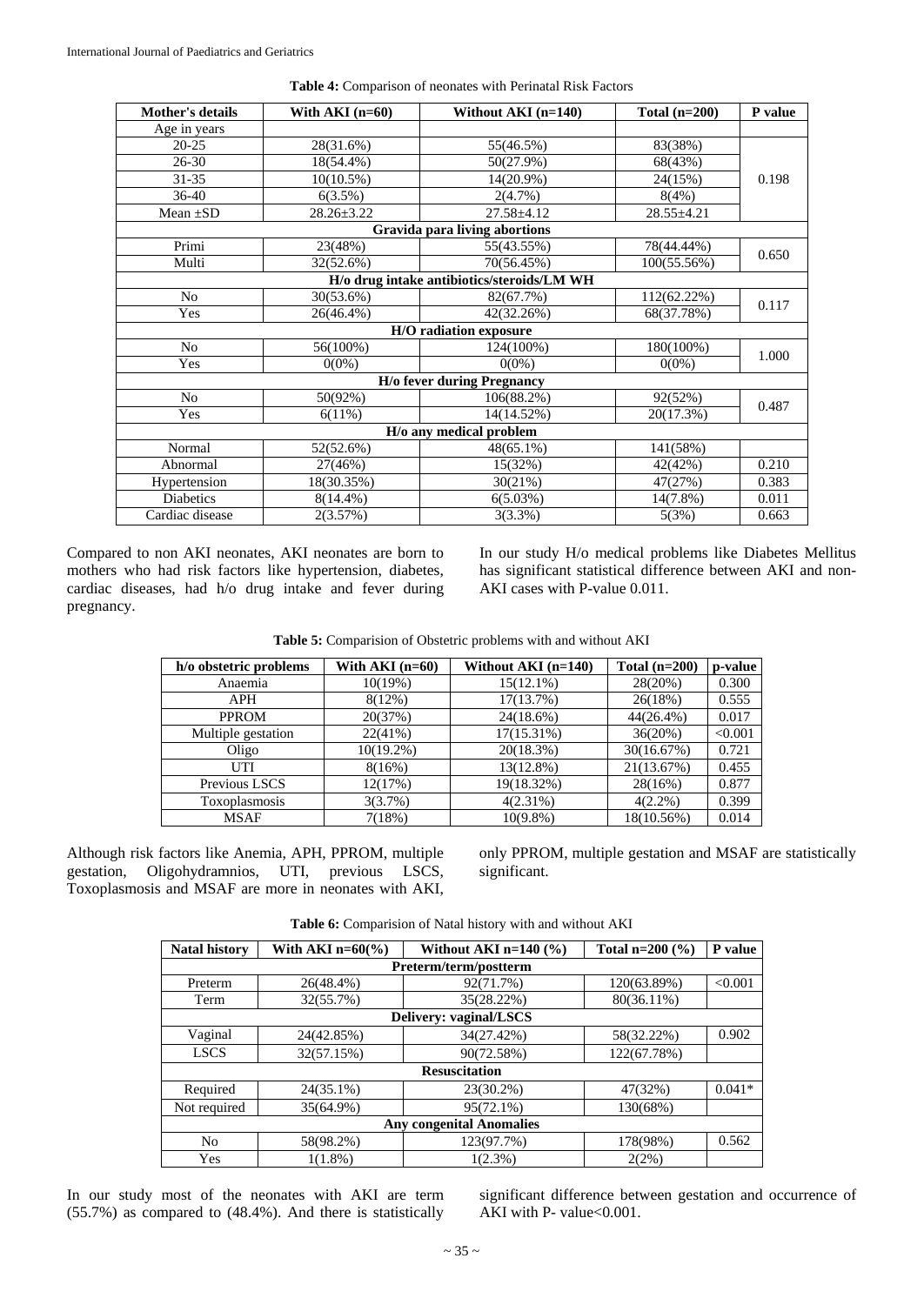Compared to neonates with no AKI, resuscitation in labour room required more for neonates with AKI and had low APGAR score. These results are statistically significant with P-value of 0.048.

In our study AKI risk factors like Perinatal Asphyxia, RDS,

Mechanical Ventilation, Sepsis, nephrotoxic drugs, Shock, Dehydration fever had statistically significant difference between AKI and non-AKI group. Whereas no significant difference was seen between NEC, oedema, DIC, KUB anomaly and babies undergoing surgeries.

| <b>Investigations</b> | With AKI $(n=60)$ | Without AKI (n=140) | Total $(n=200)$ | P value  |  |  |
|-----------------------|-------------------|---------------------|-----------------|----------|--|--|
| Hb                    |                   |                     |                 |          |  |  |
| Anemia                | 10(18.29%)        | 22(18.3%)           | 32(22.22%)      | 0.57     |  |  |
| Normal                | $45(80.1\%)$      | 115(82.7%)          | 168(77.78%)     |          |  |  |
|                       |                   | <b>TLC</b>          |                 |          |  |  |
| Normal                | 40(79%)           | 100(80%)            | 140(79.4%)      |          |  |  |
| Leucocytosis          | $10(17.0\%)$      | 22(17.74%)          | 32(18.22%)      | 0.862    |  |  |
| Leucopenia            | 4(7%)             | $2(1.8\%)$          | 6(4%)           |          |  |  |
|                       |                   | <b>Platelets</b>    |                 |          |  |  |
| Normal                | 45(81.9%)         | 90(72.9%)           | 135(80.67%)     |          |  |  |
| Thrombocytopenia      | 10(14.29%)        | 30(24.19%)          | $40(22.1\%)$    | 0.297    |  |  |
| Thrombocytosis        | $2(1.8\%)$        | $3(2.2\%)$          | $5(2.8\%)$      |          |  |  |
|                       |                   | Serum sodium        |                 |          |  |  |
| Normal                | 40(74.43%)        | 120(88.7%)          | 160(86.33%)     | $0.014*$ |  |  |
| Hyponatremia          | 12(23%)           | $10(8.06\%)$        | 22(12.22%)      |          |  |  |
| Hypernatremia         | $4(7.14\%)$       | $4(3.22\%)$         | $8(4.44\%)$     |          |  |  |
|                       |                   | Serum potassium     |                 |          |  |  |
| Normal                | 40(73.21%)        | 113(87.1%)          | 158(82.78%)     | $0.039*$ |  |  |
| Hyperkalemia          | 11(20%)           | $11(12.9\%)$        | 22(17.22%)      |          |  |  |
| Serum chloride        |                   |                     |                 |          |  |  |
| <b>NORMAL</b>         | 56(100%)          | 124(100%)           | 180(100%)       | 1.000    |  |  |
| <b>ABNORMAL</b>       | $0(0\%)$          | $0(0\%)$            | $0(0\%)$        |          |  |  |
|                       |                   | <b>CRP</b>          |                 |          |  |  |
| Negative              | 32(58.1%)         | 90(72%)             | 124(67.2%)      | 0.05     |  |  |
| Positive              | 24(44%)           | 35(28.3%)           | 59(32.7%)       |          |  |  |
|                       |                   | <b>Blood C/S</b>    |                 |          |  |  |
| growth                | 8(16%)            | 6(7.3%)             | 14(12%)         |          |  |  |
| no growth             | 50(84%)           | 120(88%)            | 17(87%)         | 0.066    |  |  |
|                       |                   | <b>ABG</b>          |                 |          |  |  |
| <b>NORMAL</b>         | 42(76%)           | 120(83.9%)          | 162(85.2%)      | 0.029    |  |  |
| Metabolic acidosis    | 15(25%)           | $20(14.1\%)$        | $35(18.1\%)$    |          |  |  |

**Table 7:** Investigations

Hyponatremia (23%) and hyperkalaemia (20%) found to be common electrolyte disturbances associated in the present study. There is a statistic significant difference seen with hyponatremia and hyperkalaemia between AKI and Non-AKI groups with P-value of 0.014 and 0.039 respectively.

There were 3 deaths (5.36%) and 3 were discharged against medical advice (5.36%). The remaining 94.64% were discharged well.

#### **Discussion**

Burden of neonatal morbidity among critically ill neonates in lower- and middle- income countries is usually attributed to neonatal sepsis, prematurity and perinatal asphyxia, these conditions also account for high neonatal mortality. These conditions may lead to short term and long-term complications including acute kidney injury.

This study has demonstrated that AKI is very common among critically ill neonates with an occurrence of 31% (56/180) patients based on modified KDIGO criteria. This rate is similar to findings from other studies including a multicentre (AWAKEN) study [2] which reported a rate of 27% among neonates in intensive care units in developed countries and one conductedby Abdel Raheem *et al*. in Sudan<sup>12</sup>. Naomi A *et al.* <sup>[14]</sup> also showed similar results with prevalence of 31.5%.

In contrast, Youssef *et al*. [12] reported a lower prevalence of

10.8%, whereas a Turkish study reported a still lower prevalence of 3.4%. The wide variability of incidence of AKI in the available data from different units can be attributed to demographic characteristics of population studied, and secondly no consensus definition of AKI was used. There have been two recent studies in similar population (critically ill neonates); one using urine output with serum creatinine as the criteria and the other one only using serum creatinine.

The incidence of AKI was 20% and 6.3% respectively; highlighting the importance of having fixed definitions of AKI. Most of the published studies, especially older, have used arbitrary definitions of AKI; one frequently used is absolute serum creatinine  $>1.5$  mg/dl<sup>[1]</sup>, other studies have used risk, injury, failure, loss of kidney function, and Endstage kidney disease (RIFLE) and Acute Kidney Injury Network (AKIN) criteria, which are not meant for neonatal population<sup>8</sup>. Recently, Jetton JG and Askenazi<sup>[1]</sup> proposed anew definition modified KDIGO guidelines. It graded severity of AKI using changes in serum creatinine and urine output. Subsequently, in April 2013 the group of neonatologists and paediatric nephrologists at the National Institute of Health (NIH) neonatal AKI workshop recommended the use of this definition [2].

In our study, there was male sex predominance and the male–female ratio was 2.3:1 with P-value of 0.038, and it is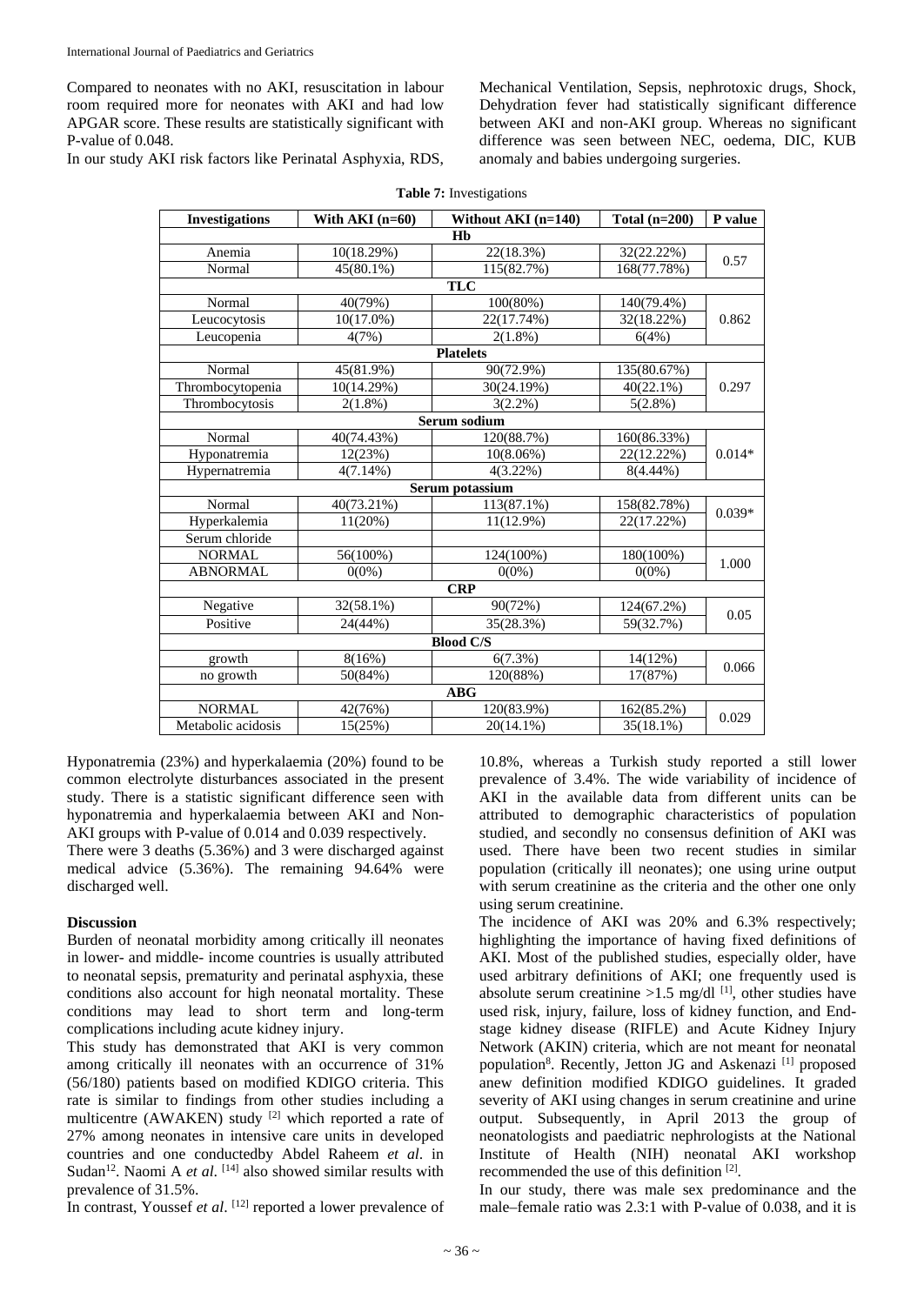statistically significant. This is similar to other studies done by Mortazavi *et al.* [11] which showed male to female ratio of 2:1 and Airede *et al*. [16] , who reported male to female ratio of 3.3:1 in neonates with AKI. The reason for such high incidence among males may be due to higher number of male neonates admission during the period of study and in partly to the general population attitude of seeking more active care for male neonates as compared to female neonates.

In our study majority of AKI cases are seen in >2500g (25%) neonates and there is a significant difference in birth weight between with and without AKI cases. Various studies suggest that AKI is common in VLBW/ELBW newborns and is associated with poor prognosis. Koralkar *et al*., [14] reported incidence of AKI using modified KDIGO criteria to be 18% amongst 229 VLBW infants.

Vishwanathan S *et al*. [16] , and Carmody JB *et al*., [12] also reported similar findings. Interestingly, we observed higher incidence in term babies, this could be attributed to the fact that a major portion of full term neonates catered in our study were referred for sepsis or asphyxia, which also form a high risk group for AKI.

In our study maximum number of AKI cases was seen in term neonates (56%) and it is statistically significant. In a study carried out by Jayashree *et al*. [54] found that 63.72% of babies where in 36-38 weeks gestational age. Mortazavi *et al*. [11] reported that preterm cases (25.2%) were less frequently accompanied by AKI than those who were full term (70.2%). This may be because of a large number of term babies admitted to our NICU because of sepsis, asphyxia and meconium-stained amniotic fluid.

Although risk factors like Anemia, APH, PPROM, multiple gestation, Oligohydramnios, UTI, previous LSCS, Toxoplasmosis and MSAF are more in neonates with AKI, only PPROM, multiple gestation and MSAF are statistically significant.

Compared to non AKI neonates, AKI neonates are born to mothers who had risk factors like hypertension (30.35%), diabetes(14.29%), cardiac diseases (3.57%), had h/o drug intake (46.4%) like antibiotics, steroids or LMWH and h/o fever during pregnancy (10.71%).

Diabetes Mellitus has significant statistical difference between AKI and non-AKI cases with P-value of 0.013.

Similarly, Doaa Youssef *et al.* [12] showed that PROM, Diabetic mother and pre-eclampsia were the risk factors in neonatal AKI. Griffin *et al*. found that 4.7% babies born to diabetic mother had ARF in their study. The cause for acute kidney injury in babies born to diabetic mother was attributed to renal vein thrombosis secondary to polycythemia.

Although, Obstetric problems like Anemia, APH, PPROM, multiple gestation, Oligohydramnios, UTI, previous LSCS, Toxoplasmosis and MSAF are more in neonates with AKI, only PPROM, multiple gestation and MSAF are statistically significant in our study.

APH and PPROM (>24hours) predisposed to neonatal sepsis which is a risk factor for AKI.MSAF is thought to indicate a state of intrauterine stress and hypoxia, which could lead to increased vulnerability of kidneys.

Mode of delivery included normal vaginal, Caesarean section, low forceps and breech. Caesarean section was the mode of delivery in more than half of them (57.15%) followed by normal delivery (42.85%). Indication for Caesarean section included both maternal and neonatal

factors – severe pre-eclampsia, failed induction, fetal distress and abnormal doppler. The higher rate of Caesarean section may be due to the fact that ours is a tertiary care center with more referrals for safer delivery in cases of complicated pregnancies.

Neonatal risk factors included those who needed resuscitation at birth.

Resuscitation included bag and mask ventilation and/or intubation. The indications for resuscitation included depressed at birth with low Apgar scores, secondary apnoea and poor perfusion.

In our study resuscitation required in 35.1% of AKI cases and perinatal asphyxia (35.1%) have been associated with a higher risk of AKI. Several previous studies done by Aggarwal A *et al.* <sup>[20]</sup>, and Gupta *et al.* <sup>[21]</sup>, have found birth asphyxia to be the most common risk factor for AKI of neonatal period. Two recent studies Kaur S *et al*., [17] reported an association between asphyxia and AKI in 38% and 41.67% respectively. Perinatal asphyxia is associated with acute tubular injury which is the most common cause of intrinsic AKI.

The leading risk factor of neonatal AKI in developing countries like India was perinatal Asphyxia followed by sepsis. This doesn't hold true for our present study, which showed sepsis as the primary risk factor of AKI (73.21%). Sepsis has been consistently associated asa risk factor for development of AKI in various studies conducted around the world contributing to as high as 78% cases in some neonatal studies. The possible mechanisms were: Shock due to gram negative septicaemia and Direct damage to blood vessels leading to DIC and renal ischemia.

Nephrotoxic drugs is the second most risk factor of AKI in our study (70.74%). Various nephrotoxic drugs used in our NICU are aminoglycosides and Ionotropes for babies with sepsis and shock. Various studies done by Naomi A *et al*.  $14$ showed 30.5% of neonates who used nephrotoxic drugs developed AKI. Timovska et al. <sup>[23]</sup> reported use of nephrotoxic drugs in 92% of neonates in their study. Nephrotoxic drugs is known to cause acute tubular injury which is the most common cause of intrinsic AKI.

Mechanical ventilation is the third most common risk factor of AKI in our study (67.86%).

Several theories have been proposed in support of this hypothesis. A recent NICU study from Turkey also reported similar association. Major mechanisms involved are compromised renal blood flow because of hypercapnia or hypoxemia; and barotrauma induced pulmonary inflammatory reaction leading to secondary systemic inflammatory reaction.

We found RDS to be more common in AKI group  $(49\%)$ . The limited literature supports a positive association between AKI and RDS. A recent study by Momtaz HE *et al*., [8] reported RDS as a third most common association with AKI (34.6%) after sepsis and dehydration.

Sepsis (73.21%), nephrotoxic drugs (69%), mechanical ventilation (67.86%), RDS (50%), perinatal asphyxia (35.1%), dehydration fever (32.14%), shock (25%), NEC (10.7%) and Oedema (7.14%) are the risk factor for AKI in our study.

Similar findings were seen in Askenazi *et al*. [8] who reported predisposing factors for AKI to be sepsis, RDS, mechanical ventilation, perinatal asphyxia, dehydration, and surgical operations in 63%, 55.6%, 51.9%, 18.5%, 14.8%, and 11.1%, respectively. Doaa Youssef et al. [12] showed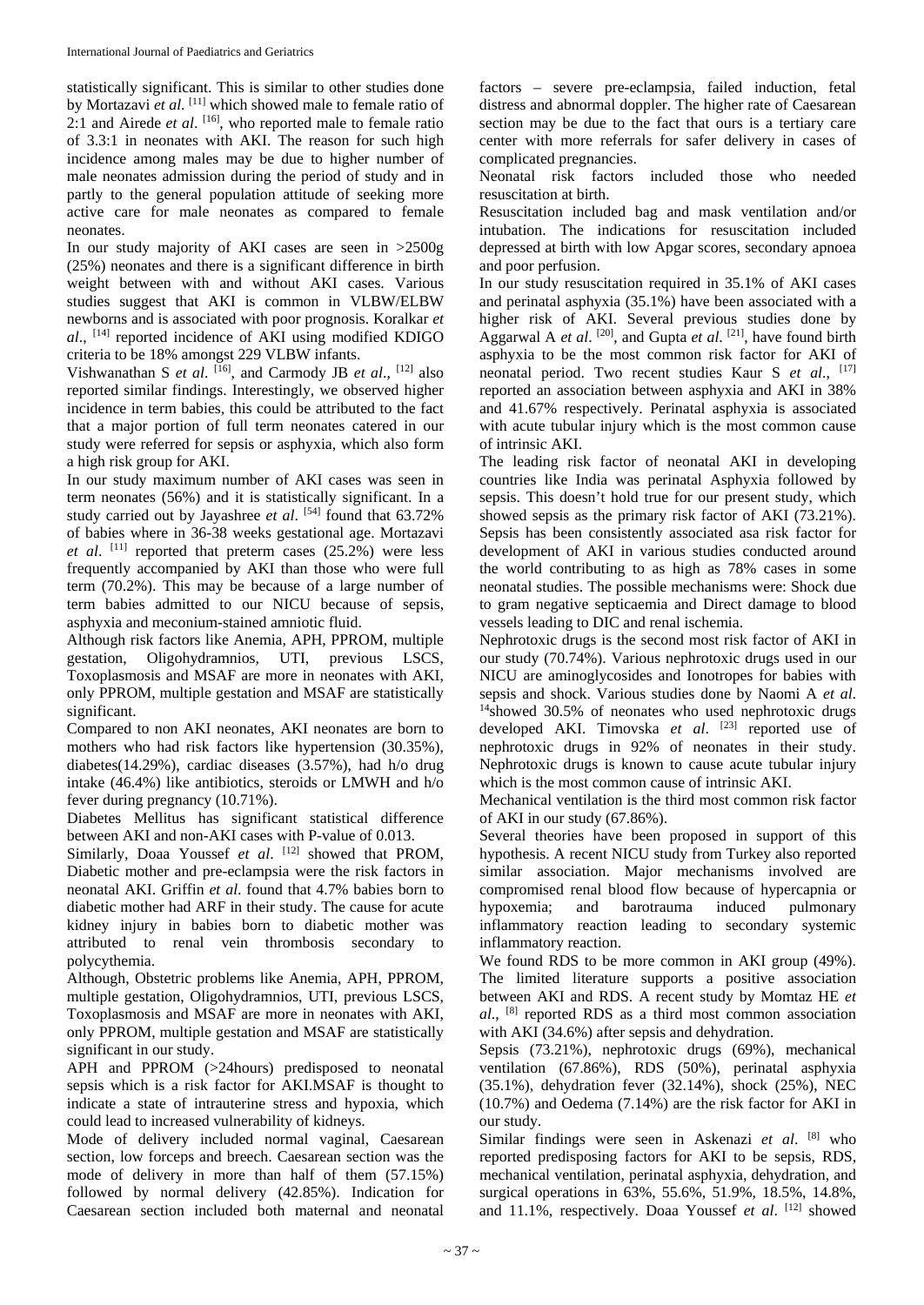that most common predisposing factors for AKI were sepsis (63%), RDS (55.6%) and Mechanical ventilation (51.9%). In neonates with AKI, hyponatremia (serum sodium  $\leq$ 135 mg/dL), hyperkalaemia (serum potassium >5.5 mg/dL) and metabolic acidosis (pH

 $\langle 7.0 \rangle$ , were seen in 12(23%), 11(20%), and 14(25%) neonates, respectively.

Hyponatremia (23%) and hyperkalaemia (20%) found to be common electrolyte disturbances associated in the present study. Similar results were seen in study done by Deepti Damayanty *et al.* <sup>[25]</sup> who reported hyponatremia, hyperkalemia and metabolic acidosis in 28 (56%), 18 (36%) and 9 (18%) neonates with AKI, respectively.

In our study 60 neonates fulfilled the modified neonatal KDIGO definition of AKI according to the Serum Creatinine criteria, 31 neonates fulfilled the modified neonatal KDIGO definition of AKI according to the UOP criteria, and 28 neonates fulfilled both the Serum creatinine and UOP criteria of the modified neonatal KDIGO definition of AKI. This resulted in a total of 56(31%) neonates with AKI.

Among the 200 neonates enrolled, the occurrence of AKI was 30% (60/200 patients): 56 neonates fulfilled the modified neonatal KDIGO definition of AKI according to the Serum Creatinine criteria, 31 neonates fulfilled the modified neonatal KDIGO definition of AKI according to the UOP criteria, and 28 neonates fulfilled both the Serum creatinine and UOP criteria of the modified neonatal KDIGO definition of AKI. This resulted in a total of 60neonates with AKI. When classified according to the neonatal modified KDIGO stages: 28 (56%), 22 (44%) and 10 (20%) neonates fulfilled the criteria of AKI stage 1, 2, and 3, respectively.

Aggarwal, *et al.*, <sup>[20]</sup> and Gupta *et al.*, <sup>[21]</sup> reported that non oliguric AKI was the most common type of AKI associated with perinatal asphyxia in full term infants. Doaa Yousef etal<sup>12</sup> showed that non oliguric AKI was more frequent than oliguric AKI. There were 3 deaths (5.36%) and 3 were discharged against medical advice (5.36%). The remaining 94.64% were discharged well.

## **Conclusion**

Acute kidney injury (AKI) is a major contributor toward neonatal mortality and morbidity. The kidneys of neonates are particularly susceptible to hypo perfusion because of high renal vascular resistance, high plasma renin activity, low glomerular filtration, decreased intracortical perfusion rate, and decreased reabsorption of sodium in the proximal tubules inthe first few days of life.

AKI has a frequency of occurrence of one in three high risk neonates admitted to our NICU (31%), with the non oliguric renal form being the most common, with variable contributing factors of which sepsis, nephrotoxic drugs and mechanical ventilation were the most common. We conclude that early recognition of risk factors for developing AKI and timely intervention may reduce the risk of its occurrence.

## **Acknowledgment**

The author is thankful to Department of Pediatric for providing all the facilities to carry out this work.

## **Conflict of interest**

None

#### **Funding Support** Nil

#### **References**

- 1. Alkandari O, Eddington KA, Hyder A, Gauvin F, Ducruet T, Gottesman R, *et al.* Acute kidney injury is an independent risk factor for pediatric intensive care unit mortality, longer length of stay and prolonged mechanical ventilation in critically ill children: a twocenter retrospective cohort study Crit Care. 2011;15:R146.
- 2. Youssef D, Abd-Elrahman H, Shehab MM, Abd-Elrheem M. Incidence of acute kidney injury in the neonatal intensive care unit Saudi J Kidney Dis Transpl. 2015;26:67-72.
- 3. Zappitelli M, Ambalavanan N, Askenazi D, Moxey-Mims M, Kimmel P, Star R, *et al*. Developing a neonatal acute kidney injury research definition: a report from the NIDDK neonatal AKI workshop. Pediatr Res. 2017;82:56-73. 10.1038/pr.2017.136.
- 4. Acute Kidney Injury Work Group. KDIGO clinical practice guideline for acute kidney injury. Kidney Int Suppl. 2012;2:1-138.
- 5. Charlton J, Guillet R. Neonatal acute kidney injury: diagnosis, exposures, and long-term outcomes. Neore views. 2018;19:e322-36. 10.1542/neo.19-6-e322.
- 6. Douglas-Denton RM, McNamara BJ, Hoy WE, Hughson MD, Bertram JF. Does nephron number matter in the development of kidney disease? Ethin Dis. 2006;16:S2-40.
- 7. Alden ER, Mandelkorn T, Woodrum DE, Wennberg RP, Parks CR, Hodson WA. Morbidity and Mortality of Infants Weighing Less Than 1,000 Grams in an Intensive Care Nursery. Pediatrics. 1972 Jul 1;50(1):40- 9. 15.
- 8. Luig M, Lui K, NSW, ACT NICUS Group. Epidemiology of necrotizing enterocolitis –Part I: Changing regional trends in extremely preterm infants over 14 years. J Paediatr Child Health. 2005 Apr 1;41(4):169-73.
- 9. Akima S, Kent A, Reynolds GJ, Gallagher M, Falk MC. Indomethacin and renalimpairment in neonates. Pediatr Nephrol. 2004 May 1;19(5):490-3.
- 10. Koralkar R, Ambalavanan N. Acute kidney injury reduces survival in very low birthweight infants. Pediatr Res. 2011 Apr;69(4):354-8.
- 11. Viswanathan S, Khasawneh W, McNelis K, Dykstra C, Amstadt R, Super DM, *et al*. Metabolic bone disease: a continued challenge in extremely low birthweight infants. JPEN J Parenter Enteral Nutr. 2014;38(8):982- 90.
- 12. Carmody JB, Harer MW, Denotti AR, Swanson JR, Charlton JR. Caffeine exposure and risk of acute kidney injury in a retrospective cohort of very low birth weight neonates. J Pediatr. 2016;172:63-68.e1
- 13. Zwiers AJ, IJsselstijn H, van Rosmalen J, *et al*. CKD and hypertension during long-term follow-up in children and adolescents previously treated with extracorporeal membrane oxygenation. Clin J Am Soc Nephrol. 2014;9:2070-8.
- 14. Jarboe MD, Gadepalli SK, Church JT, *et al*. Avalon catheters in pediatric patients requiring ECMO: placement and migration problems. J Pediatr Surg. 2018;53:159-162.